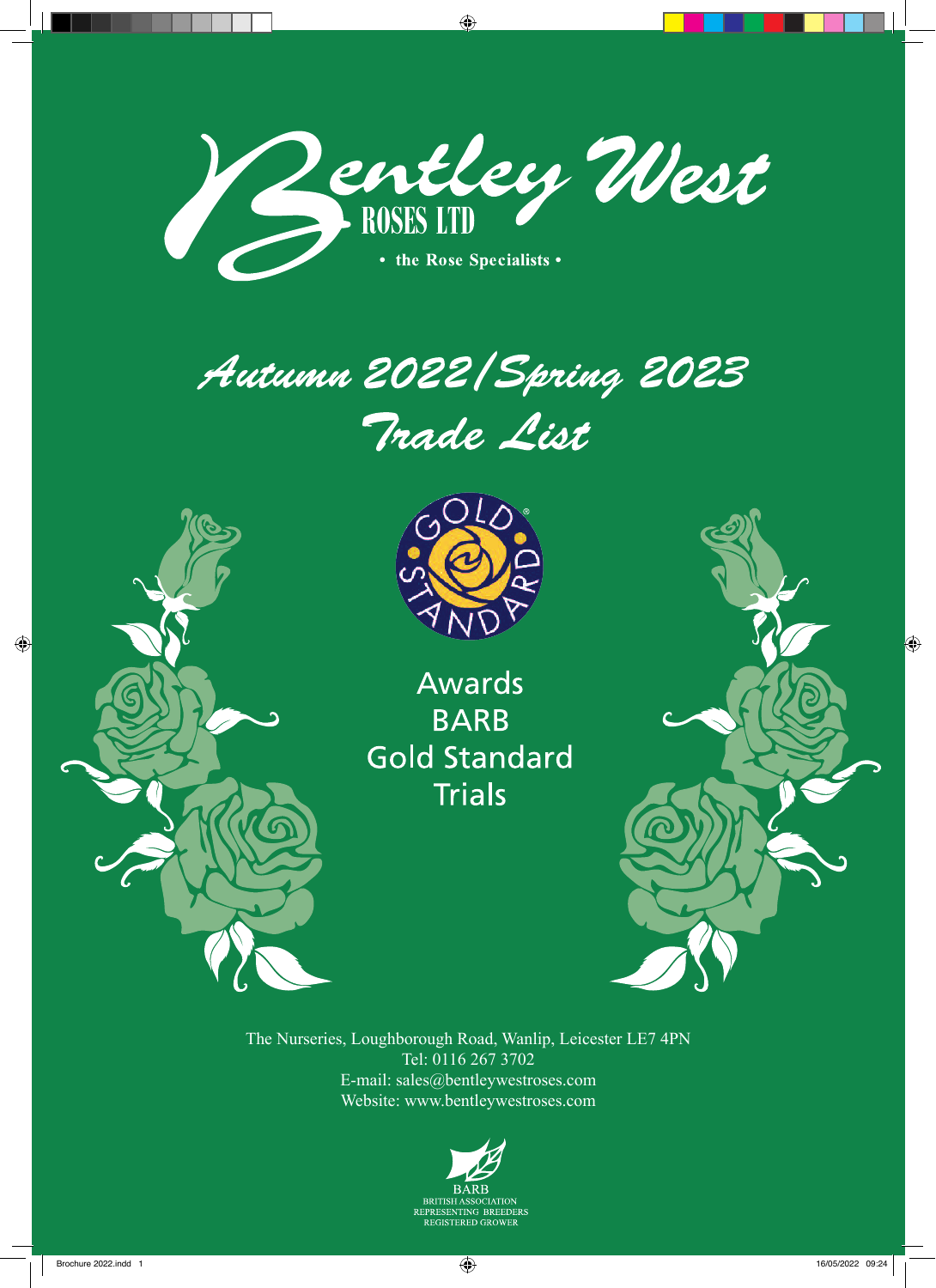| <b>HYBRID TEA ROSES</b> |  |                                    |        |             | Truly Scrumptious*           |    | pale pink/deep reverse   | slight   | 90cm  |
|-------------------------|--|------------------------------------|--------|-------------|------------------------------|----|--------------------------|----------|-------|
|                         |  |                                    |        |             | Twice in a Blue Moon*        |    | silvery-lilac            | good     | 90cm  |
| A Whiter Shade of Pale* |  | very pale pink                     | strong | 90cm        | Velvet Fragrance*            |    | dark crimson             | strong   | 90cm  |
| Alec's Red              |  | cherry red                         | strong | 90cm        | Warm Wishes*                 |    | peachy coral             | good     | 90cm  |
| <b>Alpine Sunset</b>    |  | gold-peach                         | strong | 60cm        | Wildberry*                   |    | pink to berry red        | good     | 80cm  |
| Aphrodite*              |  | Glight pink                        | strong | 90cm        | <b>FLORIBUNDA ROSES</b>      |    |                          |          |       |
| Birthday Boy*           |  | lilac                              | strong | <b>85cm</b> |                              |    |                          |          |       |
| Blessings               |  | coral pink                         | good   | 75cm        | Absolutely Fabulous*ROTY10   |    | <b>G</b> butter yellow   | strong   | 75cm  |
| <b>Blue Moon</b>        |  | lilac-blue                         | strong | 90cm        | Arthur Bell                  |    | bright yellow            | strong   | 100cm |
| Bride&Groom*            |  | baby pink                          | slight | 90cm        | Birthday Girl*               |    | cream/yellow/pink        | slight   | 90cm  |
| Claret*                 |  | dark crimson                       | good   | 85cm        | Bobby Dazzler*               |    | buttercup yellow         | light    | 75cm  |
| Dawn Chorus*            |  | orange/yellow base                 | slight | 90cm        | Braveheart*                  |    | coral salmon             | good     | 75cm  |
| Deep Secret             |  | deep crimson                       | good   | 75cm        | Burgundy Ice*                |    | dark plum                | slight   | 90cm  |
| Duchess of Cornwall*    |  | orange/pink                        | strong | 100cm       | Celebration Time*            | G  | raspberry/orange         | light    | 75cm  |
| Elina                   |  | creamy primrose                    | slight | 90cm        | Champagne Moment*ROTY06      | G  | pale pink/apricot centre | good     | 60cm  |
| Enchantress*            |  | light pink                         | strong | 80cm        | Cheerful Charlie*            |    | bright red               | light    | 75cm  |
| <b>Fragrant Cloud</b>   |  | deep coral red                     | strong | 90cm        | Compassionate Friend*        |    | satin pink               | spicy    | 75cm  |
| Freedom                 |  | deep yellow                        | good   | 90cm        | Congratulations              |    | rose pink                | slight   | 120cm |
| Golden Moment*          |  | soft yellow                        | strong | 100cm       | Dorothy*                     |    | coppery apricot          | slight   | 75cm  |
| Heart of Gold*          |  | warm peach                         | good   | 75cm        | Ebb Tide*                    |    | smokey plum purple       | spicy    | 75cm  |
| Ice Cream*              |  | white                              | strong | 90cm        | Edward's Rose*               |    | deep salmon              | light    | 90cm  |
| <b>Indian Summer</b>    |  | creamy orange                      | strong | 75cm        | <b>English Miss</b>          |    | pale pink                | strong   | 75cm  |
| Ingrid Bergman*         |  | rich deep red                      | good   | 85cm        | For Your Eyes Only*ROTY15    |    | pink persica hybrid      | slight   | 85cm  |
| Just Joey               |  | coppery buff                       | good   | 75cm        | <b>Fragrant Delight</b>      |    | coppery pink             | strong   | 90cm  |
| Keep Smiling*           |  | golden yellow                      | good   | 90cm        | Friend for Life*             |    | carmine pink             | good     | 75cm  |
| King's Ransom           |  | rich yellow                        | good   | 90cm        | Golden Memories*ROTY04       |    | golden yellow            | slight   | 100cm |
| Lovely Lady*            |  | rose pink                          | good   | 75cm        | Golden Wedding*              |    | deep yellow              | good     | 75cm  |
| Loving Memory           |  | bright crimson                     | good   | 100cm       | Great Expectations*ROTY01    |    | apricot pink             | strong   | 85cm  |
| Loving Mum*             |  | vibrant orange/yellow centre light |        | 80cm        | Hanky Panky*                 |    | scarlet/orange/cream     | slight   | 60cm  |
| Mamma Mia!*             |  | glowing coral                      | strong | 85cm        | Happy Anniversary*           |    | deep pink                | slight   | 120cm |
| Moody Blue*             |  | blue lilac/violet tipped           | strong | 75cm        | Happy Retirement*            |    | soft pink                | slight   | 85cm  |
| Nostalgia*              |  | white/red                          | good   | 100cm       | Hot Chocolate*NOV06          |    | G velvet smoky brown     | good     | 90cm  |
| Peace                   |  | yellow flushed pink                | slight | 100cm       | Iceberg                      |    | white                    | slight   | 90cm  |
| Pink Martini*           |  | light pink                         | strong | 100cm       | Irish Eyes*ROTY00            |    | yellow & scarlet         | slight   | 75cm  |
| Rachel*                 |  | peach/pink shades                  | strong | 100cm       | It's A Wonderful Life*ROTY22 |    | orange/pink/peach        | moderate | 95cm  |
| Remember Me*            |  | coppery orange                     | good   | 75cm        | Jam & Jerusalem*             | G  | salmon/orange/gold       | medium   | 85cm  |
| Royal William           |  | deep crimson                       | good   | 90cm        | Joie de Vivre*ROTY11         |    | cream/pastel pink        | gentle   | 50cm  |
| Ruby Wedding            |  | deep crimson                       | good   | 75cm        | Korresia                     |    | clear yellow             | good     | 75cm  |
| Sarah                   |  | white/pink hints                   | strong | 90cm        | Let's Celebrate*             | G. | silverwhite/purple hint  | medium   | 90cm  |
| Scentimental*           |  | cream/red stripes                  | strong | 75cm        | Lilac Wine*                  | G  | lilac pink               | good     | 100cm |
| Scent-Sation*           |  | blend gold/pink                    | strong | 75cm        | Lovestruck*ROTY18            |    | G cherry-plum red        | moderate | 95cm  |
| Silver Anniversary*     |  | pure white                         | good   | 90cm        | Lucky*ROTY09                 | G  | lilac pink               | good     | 100cm |
| Silver Jubilee          |  | peachy pink                        | good   | 75cm        | Many Happy Returns*          |    | pastel pink              | good     | 75cm  |
| Silver Wedding          |  | white/hint of pink                 | good   | 75cm        | Many Thanks* new             |    | Cerise pink              | tea      | 100cm |
| Simply The Best*ROTY02  |  | copper orange                      | strong | 90cm        | Margaret Merril              |    | blush white              | strong   | 75cm  |
| Special Anniversary*    |  | magenta pink                       | strong | 90cm        | Moment In Time*ROTY12        |    | ruby red                 | light    | 60cm  |
| Strike it Rich*         |  | gold/hint orange/pink              | good   | 100cm       | Mountbatten                  |    | mimosa-yellow            | good     | 120cm |
| Sunblest                |  | bright yellow                      | good   | 90cm        | Night Owl*                   | G  | dark purple/cream eye    | apple    | 100cm |
| Sunny Sky*ROTY16        |  | honey yellow                       | fruit  | 100cm       | Pearl*                       |    | soft pearl pink          | soft     | 120cm |
| Tequila Sunrise*        |  | strawberry/gold/red                | slight | 90cm        | Perfect Pet*                 |    | apricot/yellow centre    | good     | 80cm  |
| Tropicana*              |  | golden orange                      | strong | 100cm       | Rhapsody in Blue*ROTY03      |    | purple,fades to blue     | strong   | 120cm |

 $\equiv$  ( ) is the second second second second second second second second second second second second second second second second second second second second second second second second second second second second second se

 $\blacksquare$ 

 $\bigoplus$ 

<u>. Kata</u>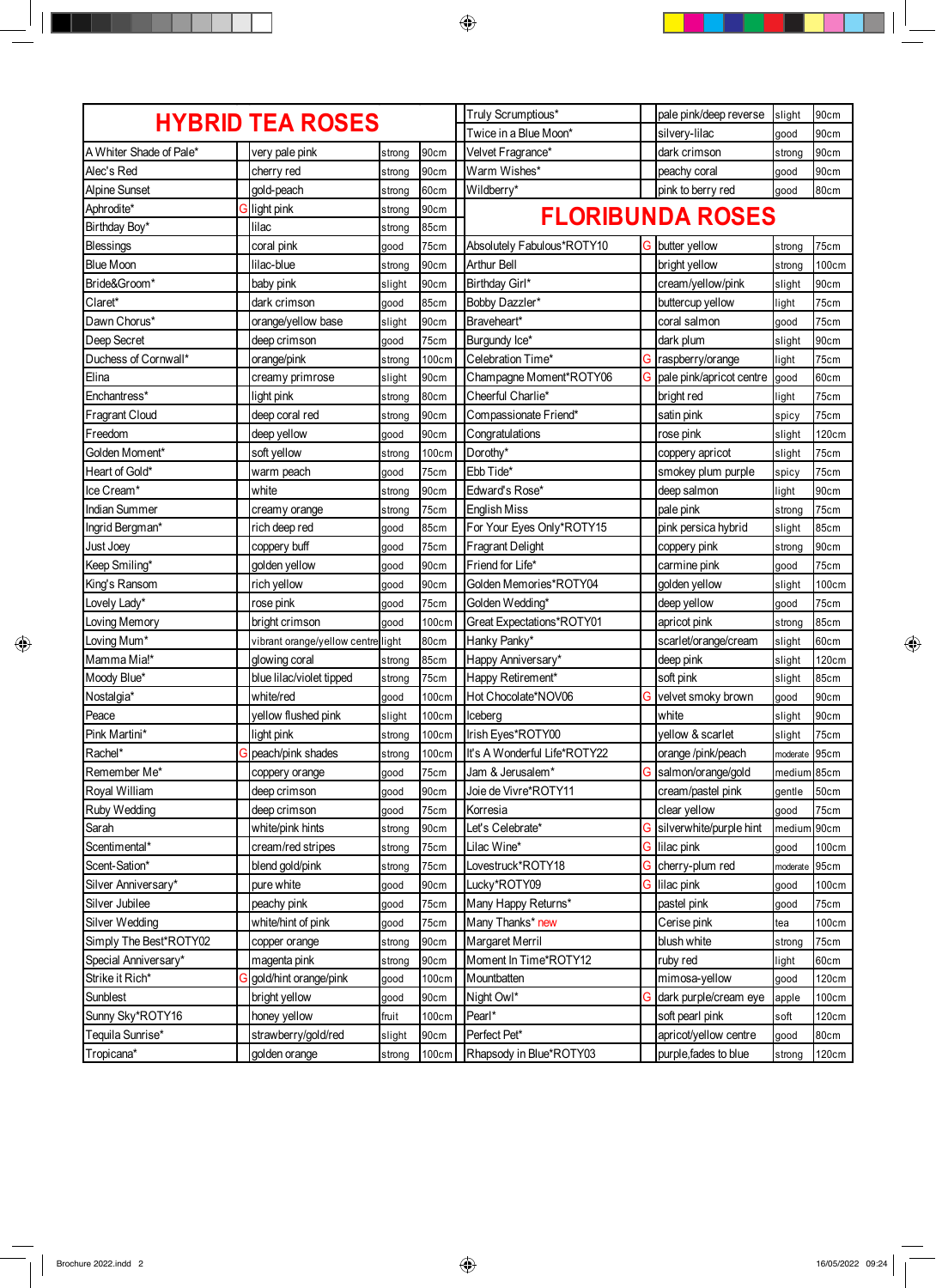|                                  |  |                                     |                |                          | <b>Bobbie James</b>          |    | R white                                          | strong         | 9.0 <sub>m</sub>         |
|----------------------------------|--|-------------------------------------|----------------|--------------------------|------------------------------|----|--------------------------------------------------|----------------|--------------------------|
|                                  |  | <b>FLORIBUNDA ROSES cont.</b>       |                |                          | <b>Breath Of Life</b>        | С  | apricot                                          | strong         | 2.4 <sub>m</sub>         |
| Ruby Celebration*                |  | very deep crimson                   | light          | 60cm                     | Cecile Brunner               | C  | blush pink                                       | sweet          | 6.0 <sub>m</sub>         |
| Secret Smile* new                |  | vibrant china pink                  | subtle         | 90cm                     | Checkmate*                   | C  | peachy pink                                      | light          | 2.1 <sub>m</sub>         |
| Sheila's Perfume                 |  | red/yellow bi-colour                | good           | 75cm                     | Chocoholic* new              | C  | chocolate orange                                 | light          | 2.1 <sub>m</sub>         |
| Special Child*                   |  | white, light pink hue               | slight         | 75cm                     | Compassion                   | С  | pink shaded apricot                              | strong         | 2.4 <sub>m</sub>         |
| Storyteller* new                 |  | orange buff to pink                 | none           | 90cm                     | Creme de la Creme*           |    | white turning cream                              | strong         | 3.6 <sub>m</sub>         |
| Super Trouper*NOV10              |  | vibrant orange                      | medium         | 85cm                     | Crimson Cascade*             | C  | rich, dark velvet red                            | good           | 3.0 <sub>m</sub>         |
| Sweet Honey <sup>®</sup> *ROTY20 |  | creamy apricot tones                | fruity         | 100cm                    | Dancing Queen*<br>G          | C  | bright pink                                      | good           | 3.0 <sub>m</sub>         |
| Tatton*                          |  | mandarin orange                     | fruity         | 100cm                    | G<br>Dizzy Heights*          | C  | glowing scarlet                                  | good           | 3.0 <sub>m</sub>         |
| The Queen Elizabeth              |  | cyclamen pink                       | slight         | <b>150cm</b>             | Dorothy Perkins              | R  | rose pink                                        | slight         | 4.5m                     |
| Tickled Pink*ROTY07              |  | silvery pink                        | medium         | 90cm                     | Dublin Bay                   | C  | bright crimson                                   | good           | 2.1 <sub>m</sub>         |
| Trumpeter                        |  | scarlet                             | slight         | 75cm                     | Ena Harkness                 | С  | crimson scarlet                                  | strong         | 3.6 <sub>m</sub>         |
| Valentine Heart*                 |  | pale pink                           | good           | 75cm                     | Etoile de Hollande           | С  | deep crimson                                     | strong         | 5.5m                     |
| York Minster*                    |  | blush amber                         | good           | 100cm                    | Eva* (min)                   | C  | pure pink                                        | none           | 2.0 <sub>m</sub>         |
| You're Beautiful!*ROTY13         |  | G bright pink                       | light          | 85cm                     | Felicite et Perpetue         |    | R creamy white                                   | delicate 6.0m  |                          |
| <b>PATIO/MINIATURE ROSES</b>     |  |                                     |                |                          | G<br>Gardener's Glory*       | С  | golden yellow                                    | sweet          | 3.0 <sub>m</sub>         |
|                                  |  |                                     |                |                          | <b>Golden Showers</b>        |    | golden yellow                                    | good           | 2.4m                     |
| Amber Sweet Dream*               |  | bright golden amber                 | light          | 45cm                     | Guinee                       | ІС | dark velvet red                                  | strong         | 4.5m                     |
| Baby Masquerade                  |  | yellow/orange/red                   | slight         | 40cm                     | Handel                       | C  | cream edged pink                                 | slight         | 3.0 <sub>m</sub>         |
| Bianco                           |  | white                               | slight         | 40cm                     | Iceberg                      | C  | white                                            | slight         | 3.0 <sub>m</sub>         |
| Festival*                        |  | scarlet/silver reverse              | slight         | 45cm                     | Kisses of Fire*(min)         |    | R orange-red                                     | slight         | 2.7 <sub>m</sub>         |
| Flower Power*                    |  | delicate peach-salmon               | spicy          | 45cm                     | Lady Hillingdon              | C  | rich apricot yellow                              | strong         | 3.6 <sub>m</sub>         |
| Genesis*                         |  | salmon orange                       | slight         | 45cm                     | Laura Ford* (min)            | C  | yellow flushed pink                              | medium 2.1m    |                          |
| Gentle Touch*                    |  | pale pink                           | slight         | 45cm                     | Leaping Salmon*              | С  | salmon pink                                      | strong         | 2.4 <sub>m</sub>         |
| Greenall's Glory*                |  | silver-white/pale pink              | good           | 45cm                     | Little Rambler* (min)        |    | pale pink fades white                            | good           | 2.1 <sub>m</sub>         |
| Happy Days*                      |  | apricot yelllow                     | slight         | 60cm                     | Love Knot* (min)             | C  | bright red                                       | medium         | 1.8 <sub>m</sub>         |
| Honeybunch                       |  | honey yellow/salmon                 | good           | 45cm                     | Madame Alfred Carriere       | С  | white, hint of pink                              | good           | 6.0 <sub>m</sub>         |
| Mandarin*                        |  | orange/pink                         | slight         | 40cm                     | Maigold                      | C  | bronze yellow                                    | good           | 3.6 <sub>m</sub>         |
| Pearl Anniversary*               |  | pearl pink                          | slight         | 40cm                     | Masquerade                   | С  | yellow/red/pink                                  | slight         | 2.4m                     |
| Pretty Polly*                    |  | bright pink                         | slight         | 30cm                     | Nice Day* (min)              |    | C salmon pink                                    | medium         | 2.1 <sub>m</sub>         |
| Ruby Anniversary*                |  | ruby red                            | slight         | 55cm                     | Paul's Himalayan Musk        |    | R pale pink                                      | good           | 9.0 <sub>m</sub>         |
| Strawberry Fayre*                |  | cream/red swirls                    | good           | 45cm                     | Paul's Scarlet               |    | C scarlet                                        | slight         | 3.0 <sub>m</sub>         |
| Sugar & Spice*                   |  | pale pink                           | slight         | 30cm                     | Peach Melba* ROTY23 new      |    | C apricot peach & coral                          | spicy          | 2.3m                     |
| Sunhit*                          |  | deep yellow                         | slight         | 60cm                     | Perennial Blue*              |    | R deep lilac                                     | sweet          | 3.0 <sub>m</sub>         |
| Sunseeker*                       |  | scarlet/yellow centre               | slight         | 55cm                     | G<br>Perennial Blush*        |    | R white/pink hue                                 | sweet          | 3.0 <sub>m</sub>         |
| Sweet Dream*                     |  | peach/apricot                       | good           | 45cm                     | Pink Perpetue                | C  | rose pink                                        | slight         | 3.0 <sub>m</sub>         |
| Sweet Magic*                     |  | orange & gold                       | good           | 45cm                     | <b>Rambling Rector</b>       |    | R creamy white                                   | musk           | 6.0 <sub>m</sub>         |
| <b>Sweet Memories</b>            |  | creamy yellow                       | good           | 45cm                     | Red New Dawn                 |    | R dark red                                       | good           | 3.6 <sub>m</sub>         |
| Top Marks*                       |  | vibrant vermillion                  | slight         | 45cm                     | Scent From Heaven* ROTY17    | С  | orange salmon                                    | fruit          | 3.0 <sub>m</sub>         |
| Violet Cloud*                    |  | lilac pink                          | light          | 55cm                     | Schoolgirl                   | C  | apricot orange                                   | good           | 3.0 <sub>m</sub>         |
| Wild Fire*                       |  | flame orange                        | slight         | <b>55cm</b>              | Summertime*(min)(ROTY05)     | C  | yellow, cream rim                                | good           | 2.1 <sub>m</sub>         |
| Yorkshire Princess*              |  | white /blush centre                 | light          | 65cm                     | Super Elfin*                 |    | R geranium red                                   | slight         | 3.0 <sub>m</sub>         |
|                                  |  | <b>CLIMBERS/RAMBLERS</b>            |                |                          | Super Fairy*                 |    | R soft pink                                      | slight         | 3.0m                     |
|                                  |  |                                     |                |                          | The New Dawn<br>Veilchenblau | C  | shell pink                                       | good           | 3.6 <sub>m</sub>         |
| Albertine<br>G<br>Alibaba*       |  | R pale pink<br>C red, peach, salmon | strong         | 4.5m<br>3.0 <sub>m</sub> | Warm Welcome*(min)           | С  | R   magenta fading to lilac<br>orange vermillion | rich           | 4.5m<br>2.1 <sub>m</sub> |
| Aloha*                           |  | C clear pink                        | good           | 3.0 <sub>m</sub>         | <b>Wedding Day</b>           |    | R creamy yellow white                            | good<br>strong | 9.0 <sub>m</sub>         |
| <b>Blush Noisette</b>            |  | C lilac pink, deeper centre         | strong<br>rich | 4.5m                     | Zepherine Drouhin            |    | C carmine pink/thornless                         | good           | 3.0 <sub>m</sub>         |
|                                  |  |                                     |                |                          |                              |    |                                                  |                |                          |

 $\bigoplus$